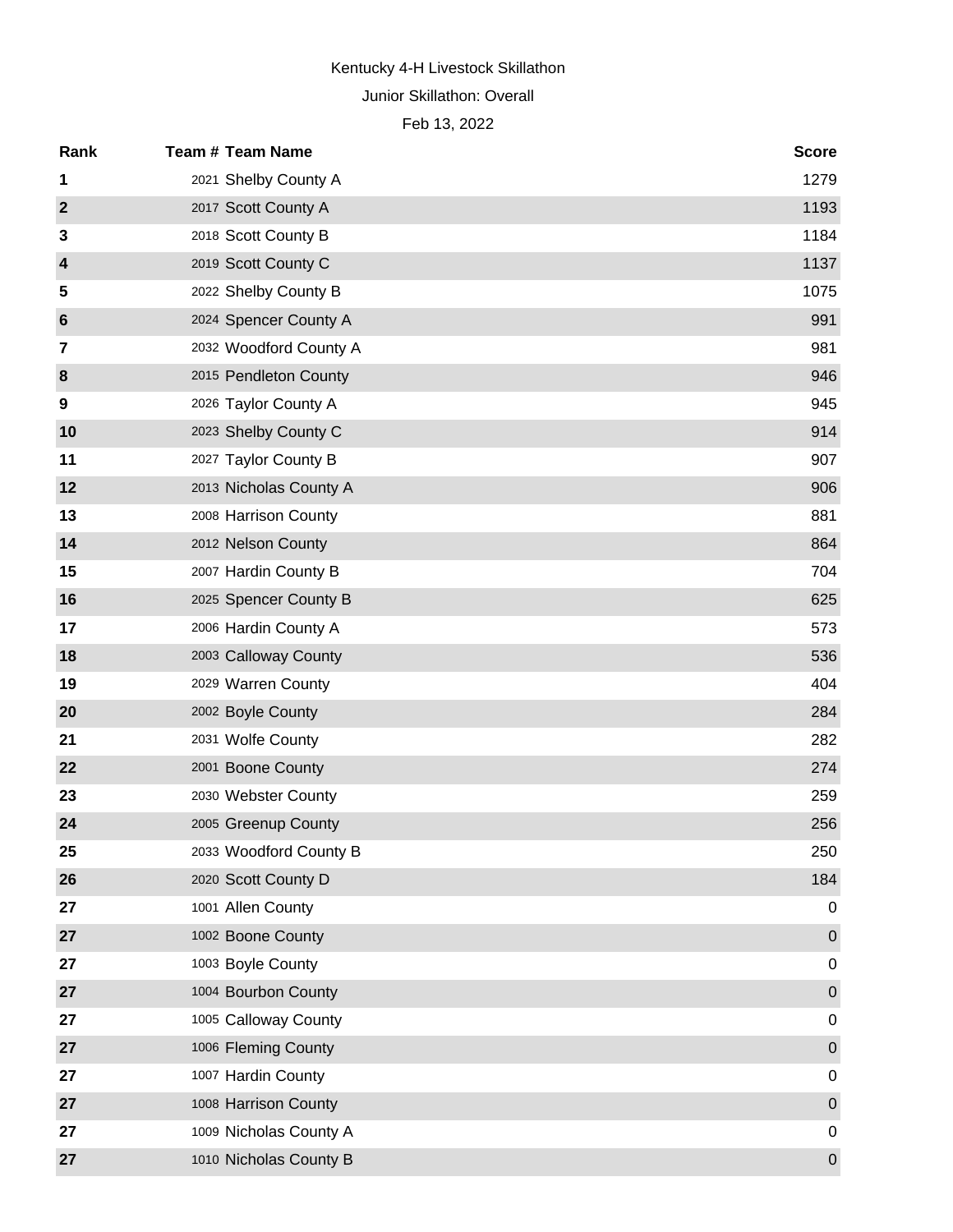#### Junior Skillathon: Overall

| Rank | <b>Team # Team Name</b> | <b>Score</b> |
|------|-------------------------|--------------|
| 27   | 1011 Pendleton County   | $\mathbf 0$  |
| 27   | 1012 Robertson County   | $\mathbf 0$  |
| 27   | 1013 Shelby County A    | $\mathbf 0$  |
| 27   | 1014 Shelby County B    | $\mathbf 0$  |
| 27   | 1015 Warren County      | $\mathbf 0$  |
| 27   | 1016 Webster County     | $\mathbf 0$  |
| 27   | 1017 Wolfe County       | $\mathbf 0$  |
| 27   | 1018 Woodford County    | $\mathbf 0$  |
| 27   | 2004 Fleming County     | $\mathbf 0$  |
| 27   | 2009 Livingston County  | $\mathbf 0$  |
| 27   | 2010 Madison County     | $\mathbf 0$  |
| 27   | 2011 Montgomery County  | $\mathbf 0$  |
| 27   | 2014 Nicholas County B  | $\mathbf 0$  |
| 27   | 2016 Robertson County   | $\mathbf 0$  |
| 27   | 2028 Taylor County C    | $\mathbf 0$  |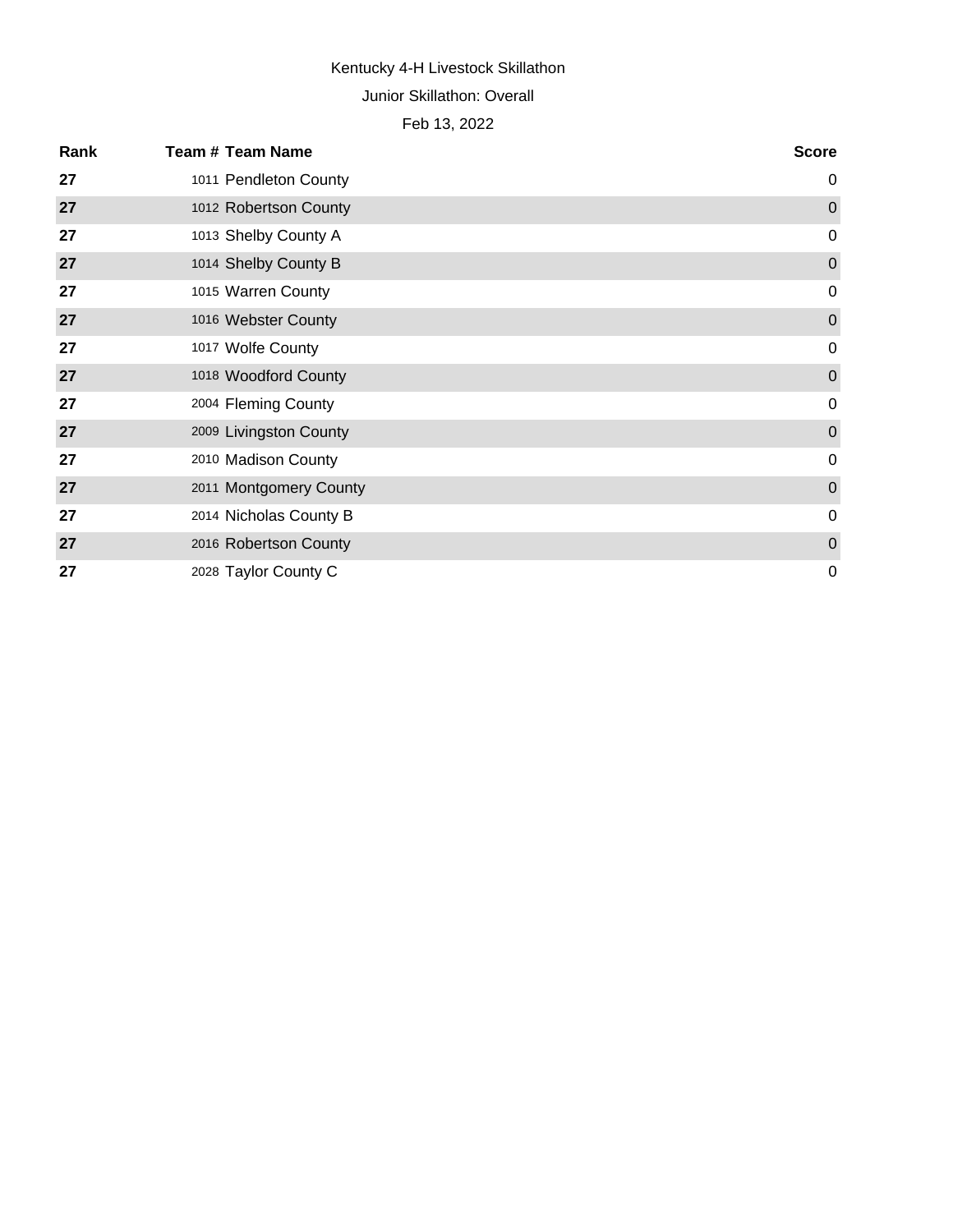# Kentucky 4-H Livestock Skillathon Junior Skillathon: Identification

| Rank             | <b>Team # Team Name</b> | <b>Score</b>     |
|------------------|-------------------------|------------------|
| 1                | 2019 Scott County C     | 516              |
| $\boldsymbol{2}$ | 2021 Shelby County A    | 506              |
| $\mathbf{3}$     | 2018 Scott County B     | 473              |
| 4                | 2017 Scott County A     | 435              |
| 5                | 2022 Shelby County B    | 412              |
| 6                | 2024 Spencer County A   | 400              |
| $\overline{7}$   | 2023 Shelby County C    | 389              |
| 8                | 2026 Taylor County A    | 376              |
| 9                | 2027 Taylor County B    | 374              |
| 10               | 2032 Woodford County A  | 367              |
| 11               | 2013 Nicholas County A  | 353              |
| 12               | 2008 Harrison County    | 336              |
| 13               | 2015 Pendleton County   | 309              |
| 14               | 2012 Nelson County      | 284              |
| 15               | 2003 Calloway County    | 281              |
| 16               | 2025 Spencer County B   | 267              |
| 17               | 2007 Hardin County B    | 239              |
| 18               | 2006 Hardin County A    | 198              |
| 19               | 2029 Warren County      | 164              |
| 20               | 2002 Boyle County       | 156              |
| 21               | 2031 Wolfe County       | 134              |
| 22               | 2005 Greenup County     | 124              |
| 23               | 2033 Woodford County B  | 124              |
| 24               | 2001 Boone County       | 117              |
| 25               | 2030 Webster County     | 98               |
| 26               | 2020 Scott County D     | 44               |
| 27               | 1001 Allen County       | $\pmb{0}$        |
| 27               | 1002 Boone County       | 0                |
| 27               | 1003 Boyle County       | $\boldsymbol{0}$ |
| 27               | 1004 Bourbon County     | 0                |
| 27               | 1005 Calloway County    | $\pmb{0}$        |
| 27               | 1006 Fleming County     | 0                |
| 27               | 1007 Hardin County      | $\boldsymbol{0}$ |
| 27               | 1008 Harrison County    | 0                |
| 27               | 1009 Nicholas County A  | $\pmb{0}$        |
| 27               | 1010 Nicholas County B  | 0                |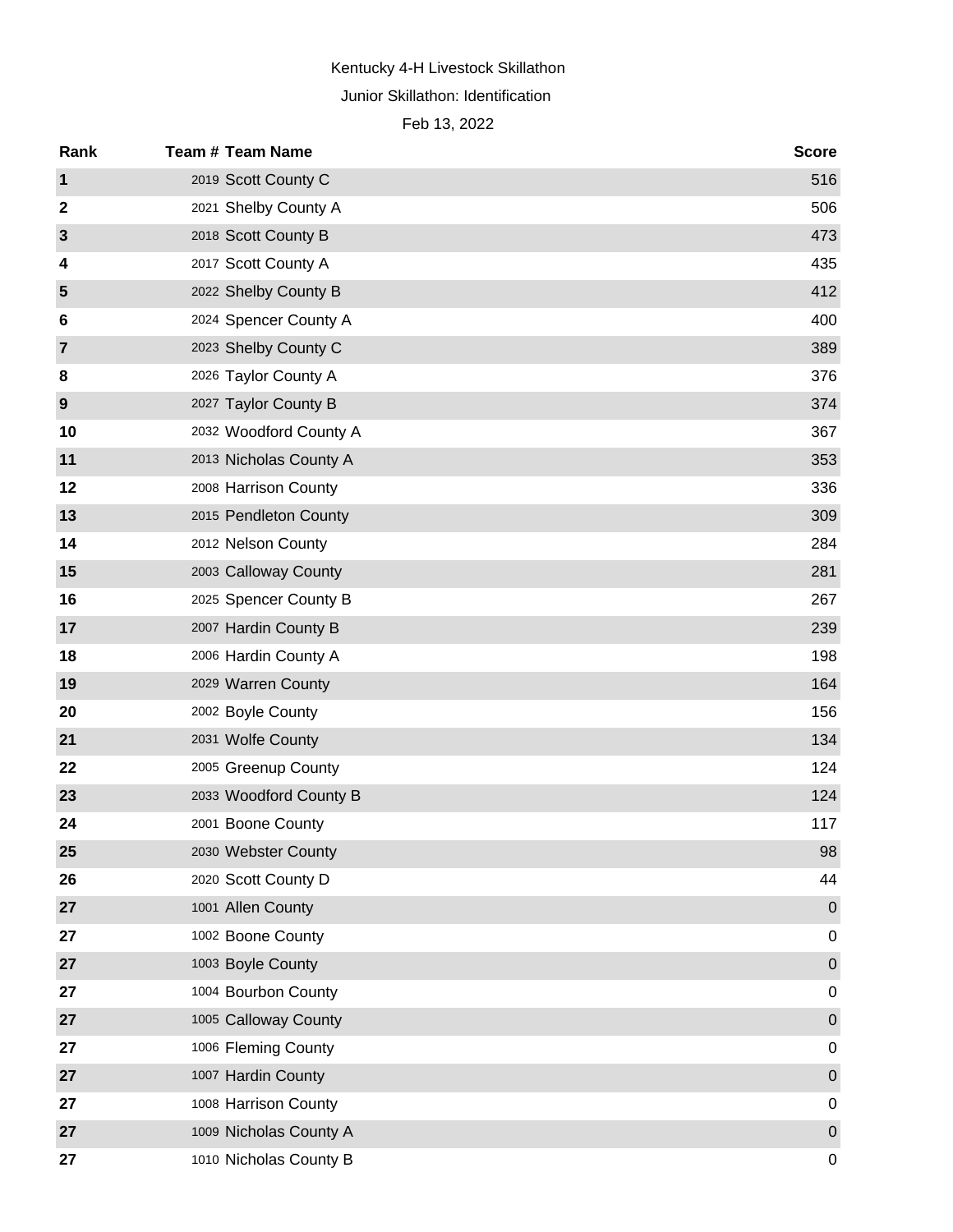# Junior Skillathon: Identification

| Rank | Team # Team Name       | <b>Score</b>     |
|------|------------------------|------------------|
| 27   | 1011 Pendleton County  | $\mathbf 0$      |
| 27   | 1012 Robertson County  | 0                |
| 27   | 1013 Shelby County A   | $\boldsymbol{0}$ |
| 27   | 1014 Shelby County B   | $\mathbf 0$      |
| 27   | 1015 Warren County     | $\boldsymbol{0}$ |
| 27   | 1016 Webster County    | $\mathbf 0$      |
| 27   | 1017 Wolfe County      | $\mathbf 0$      |
| 27   | 1018 Woodford County   | $\mathbf 0$      |
| 27   | 2004 Fleming County    | $\boldsymbol{0}$ |
| 27   | 2009 Livingston County | $\mathbf 0$      |
| 27   | 2010 Madison County    | $\mathbf 0$      |
| 27   | 2011 Montgomery County | $\overline{0}$   |
| 27   | 2014 Nicholas County B | $\mathbf 0$      |
| 27   | 2016 Robertson County  | 0                |
| 27   | 2028 Taylor County C   | $\mathbf 0$      |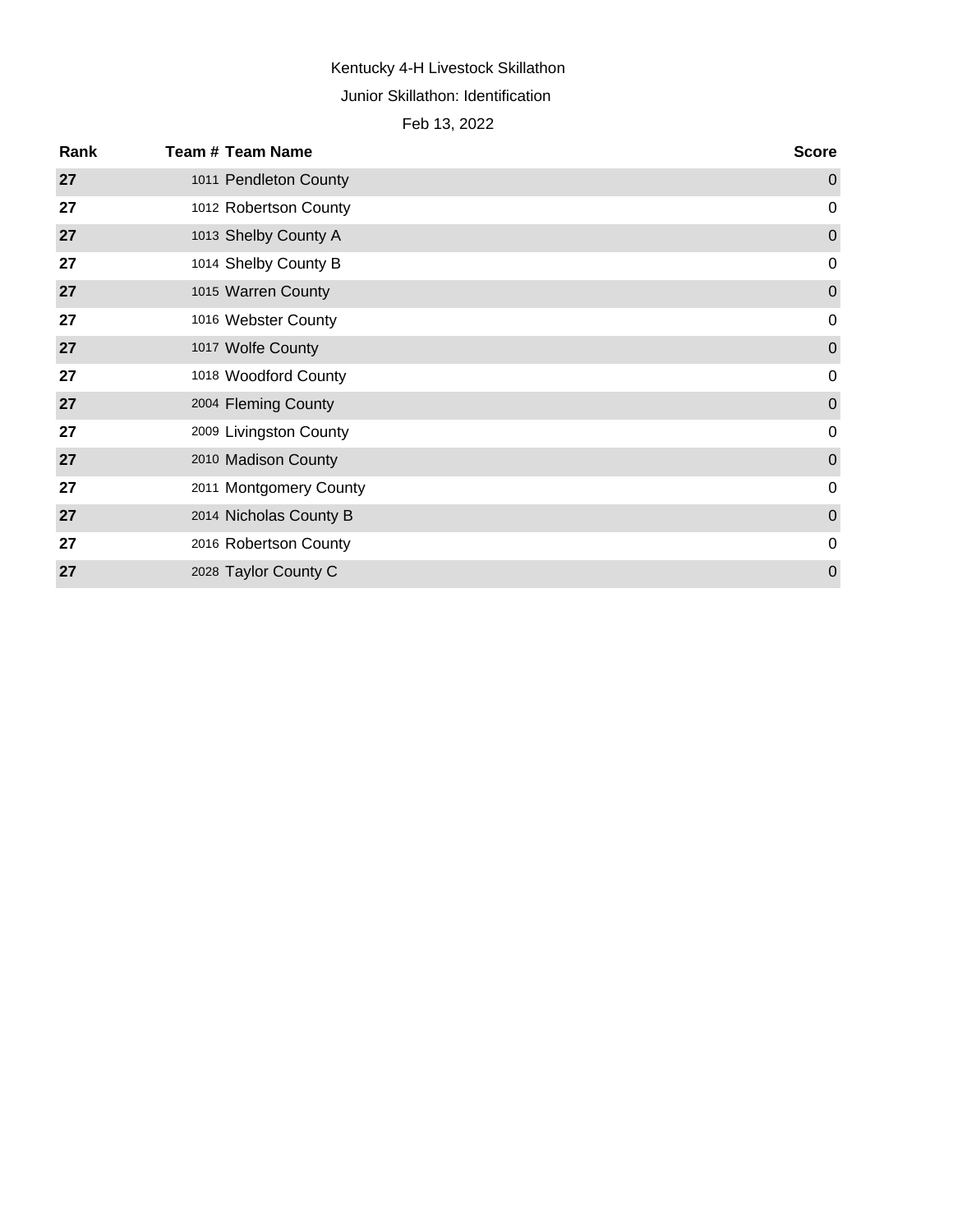Junior Skillathon: Evaluation

| Rank            | <b>Team # Team Name</b> | <b>Score</b>     |
|-----------------|-------------------------|------------------|
| 1               | 2015 Pendleton County   | 371              |
| $\mathbf{2}$    | 2017 Scott County A     | 366              |
| 3               | 2021 Shelby County A    | 356              |
| $\overline{4}$  | 2032 Woodford County A  | 343              |
| 5               | 2018 Scott County B     | 335              |
| $6\phantom{1}6$ | 2026 Taylor County A    | 333              |
| 7               | 2023 Shelby County C    | 330              |
| 8               | 2022 Shelby County B    | 318              |
| 9               | 2013 Nicholas County A  | 305              |
| 10              | 2007 Hardin County B    | 301              |
| 11              | 2008 Harrison County    | 298              |
| 12              | 2024 Spencer County A   | 289              |
| 13              | 2019 Scott County C     | 271              |
| 14              | 2027 Taylor County B    | 251              |
| 15              | 2012 Nelson County      | 239              |
| 16              | 2025 Spencer County B   | 216              |
| 17              | 2006 Hardin County A    | 213              |
| 18              | 2003 Calloway County    | 135              |
| 19              | 2029 Warren County      | 129              |
| 20              | 2030 Webster County     | 92               |
| 21              | 2001 Boone County       | 75               |
| 22              | 2031 Wolfe County       | 73               |
| 23              | 2020 Scott County D     | 65               |
| 24              | 2005 Greenup County     | 60               |
| 25              | 2033 Woodford County B  | 60               |
| 26              | 2002 Boyle County       | 44               |
| 27              | 1001 Allen County       | 0                |
| 27              | 1002 Boone County       | $\boldsymbol{0}$ |
| 27              | 1003 Boyle County       | 0                |
| 27              | 1004 Bourbon County     | $\mathbf 0$      |
| 27              | 1005 Calloway County    | 0                |
| 27              | 1006 Fleming County     | $\mathbf 0$      |
| 27              | 1007 Hardin County      | 0                |
| 27              | 1008 Harrison County    | $\mathbf 0$      |
| 27              | 1009 Nicholas County A  | 0                |
| 27              | 1010 Nicholas County B  | $\pmb{0}$        |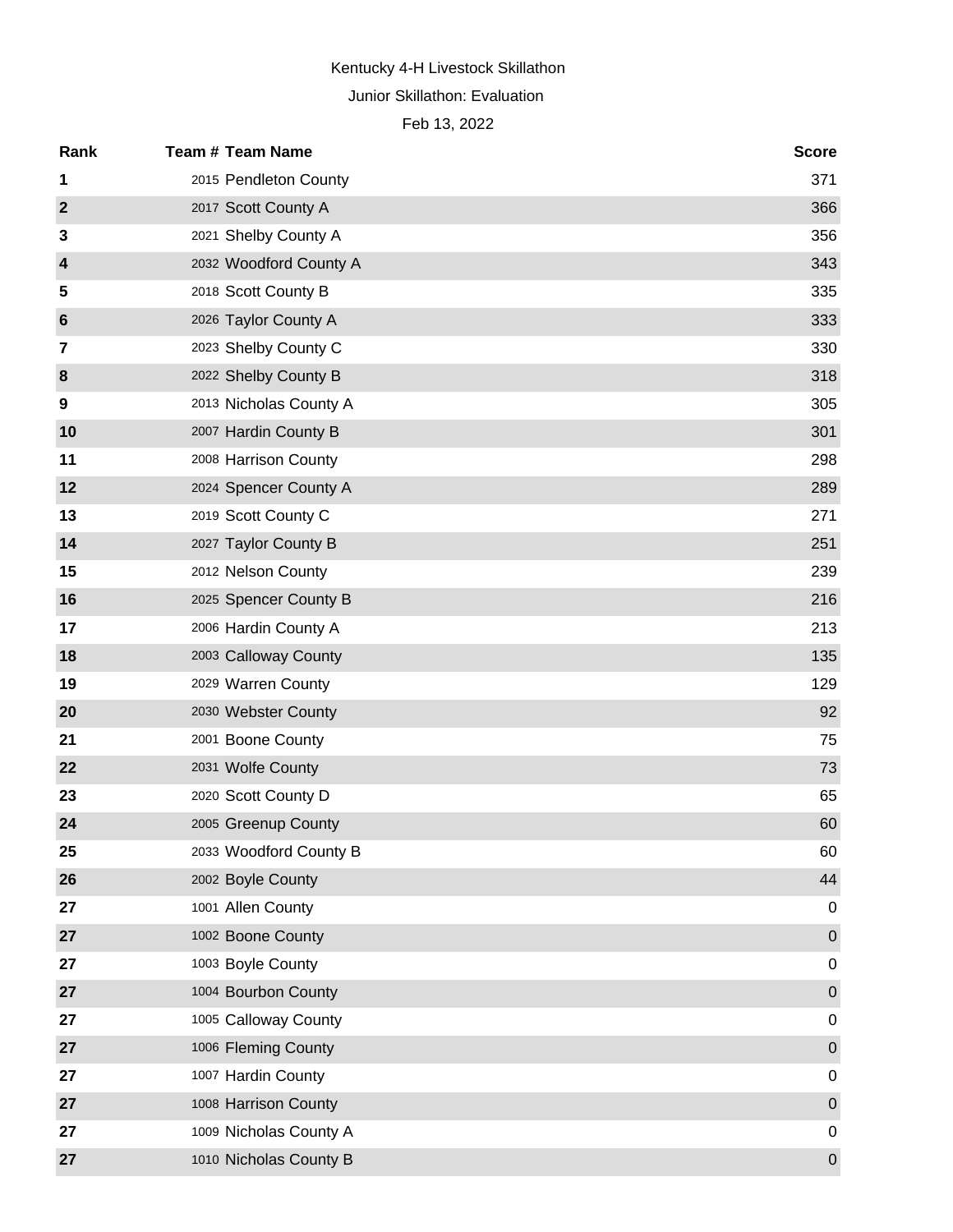#### Junior Skillathon: Evaluation

| Rank | <b>Team # Team Name</b> | <b>Score</b>     |
|------|-------------------------|------------------|
| 27   | 1011 Pendleton County   | $\mathbf 0$      |
| 27   | 1012 Robertson County   | $\mathbf 0$      |
| 27   | 1013 Shelby County A    | $\mathbf 0$      |
| 27   | 1014 Shelby County B    | $\boldsymbol{0}$ |
| 27   | 1015 Warren County      | 0                |
| 27   | 1016 Webster County     | $\mathbf 0$      |
| 27   | 1017 Wolfe County       | $\pmb{0}$        |
| 27   | 1018 Woodford County    | $\overline{0}$   |
| 27   | 2004 Fleming County     | $\mathbf 0$      |
| 27   | 2009 Livingston County  | $\boldsymbol{0}$ |
| 27   | 2010 Madison County     | $\mathbf 0$      |
| 27   | 2011 Montgomery County  | $\mathbf 0$      |
| 27   | 2014 Nicholas County B  | $\mathbf 0$      |
| 27   | 2016 Robertson County   | $\boldsymbol{0}$ |
| 27   | 2028 Taylor County C    | $\mathbf 0$      |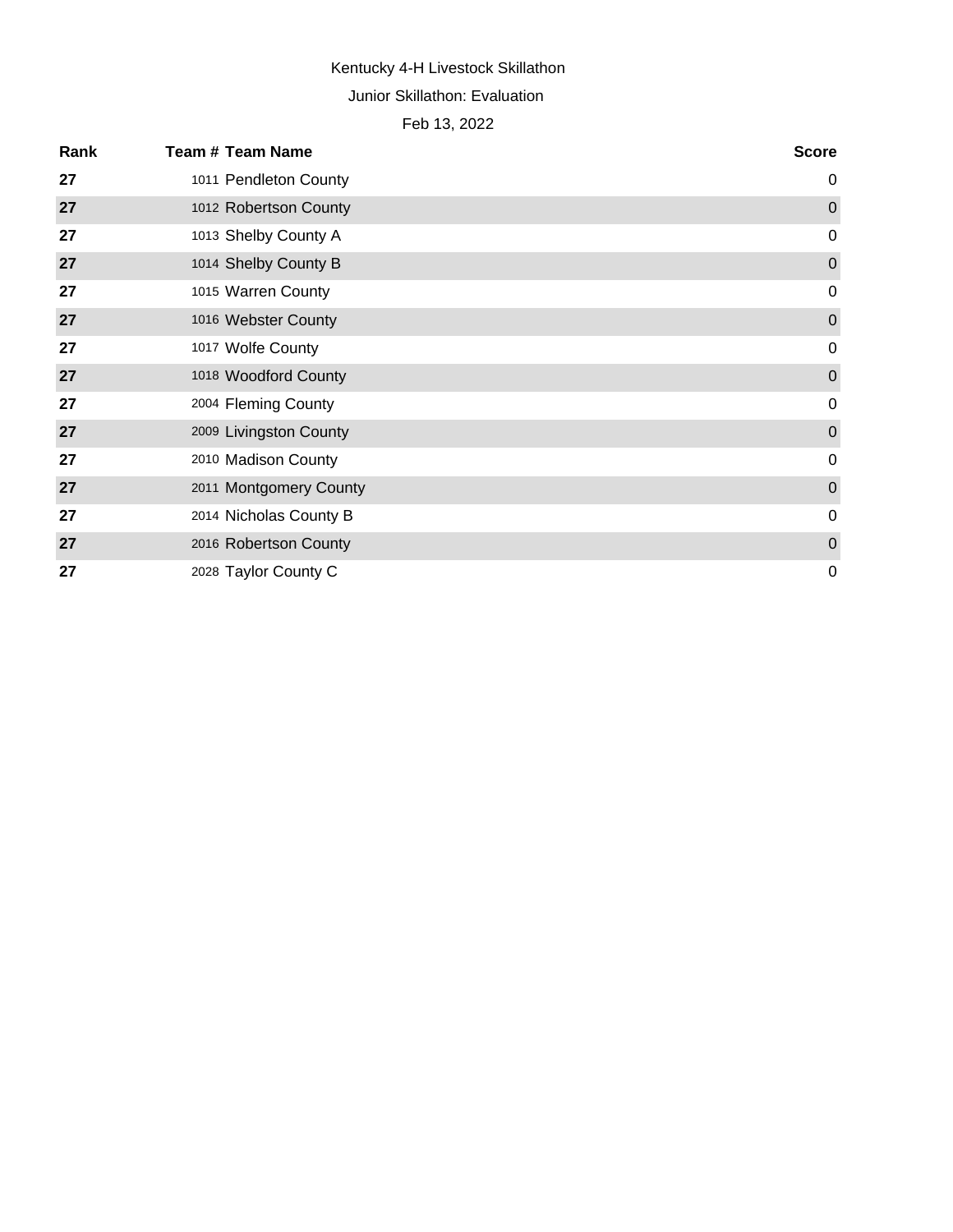## Junior Skillathon: Quality Assurance

| Rank           | <b>Team # Team Name</b> | <b>Score</b> |
|----------------|-------------------------|--------------|
| 1              | 2021 Shelby County A    | 433          |
| $\mathbf{2}$   | 2017 Scott County A     | 425          |
| $\mathbf{3}$   | 2018 Scott County B     | 404          |
| 4              | 2019 Scott County C     | 370          |
| 5              | 2022 Shelby County B    | 345          |
| 6              | 2012 Nelson County      | 341          |
| $\overline{7}$ | 2032 Woodford County A  | 315          |
| 8              | 2024 Spencer County A   | 302          |
| 9              | 2027 Taylor County B    | 295          |
| 10             | 2008 Harrison County    | 270          |
| 11             | 2015 Pendleton County   | 266          |
| 12             | 2013 Nicholas County A  | 251          |
| 13             | 2026 Taylor County A    | 236          |
| 14             | 2023 Shelby County C    | 195          |
| 15             | 2007 Hardin County B    | 164          |
| 16             | 2006 Hardin County A    | 162          |
| 17             | 2025 Spencer County B   | 142          |
| 18             | 2003 Calloway County    | 120          |
| 19             | 2029 Warren County      | 111          |
| 20             | 2002 Boyle County       | 84           |
| 21             | 2001 Boone County       | 82           |
| 22             | 2031 Wolfe County       | 75           |
| 23             | 2020 Scott County D     | 75           |
| 24             | 2005 Greenup County     | 72           |
| 25             | 2030 Webster County     | 69           |
| 26             | 2033 Woodford County B  | 66           |
| 27             | 1001 Allen County       | $\mathbf 0$  |
| 27             | 1002 Boone County       | 0            |
| 27             | 1003 Boyle County       | $\pmb{0}$    |
| 27             | 1004 Bourbon County     | 0            |
| 27             | 1005 Calloway County    | $\pmb{0}$    |
| 27             | 1006 Fleming County     | 0            |
| 27             | 1007 Hardin County      | $\pmb{0}$    |
| 27             | 1008 Harrison County    | 0            |
| 27             | 1009 Nicholas County A  | $\pmb{0}$    |
| 27             | 1010 Nicholas County B  | 0            |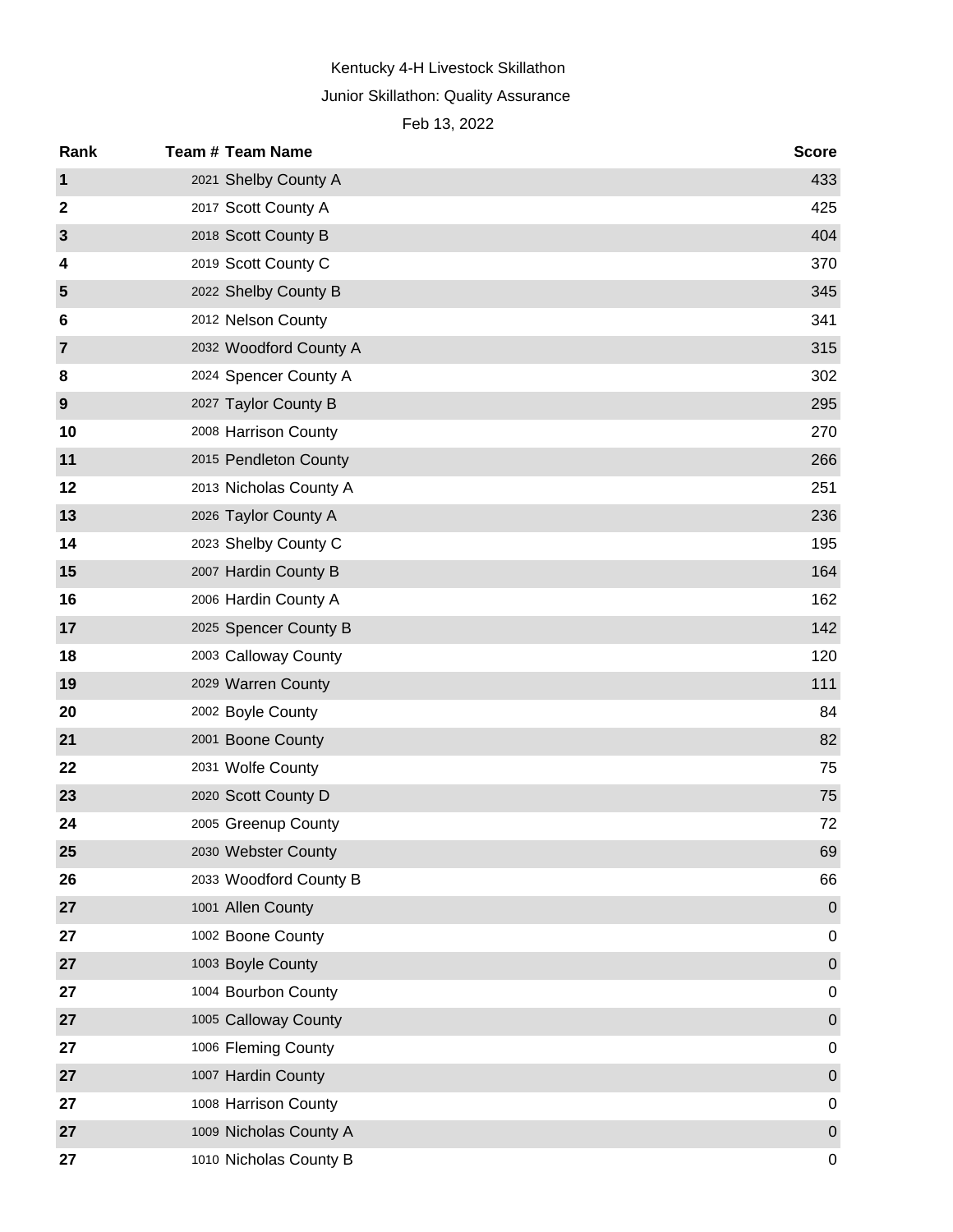## Junior Skillathon: Quality Assurance

| Rank | <b>Team # Team Name</b> | <b>Score</b>     |
|------|-------------------------|------------------|
| 27   | 1011 Pendleton County   | $\mathbf 0$      |
| 27   | 1012 Robertson County   | $\mathbf 0$      |
| 27   | 1013 Shelby County A    | $\boldsymbol{0}$ |
| 27   | 1014 Shelby County B    | 0                |
| 27   | 1015 Warren County      | $\mathbf 0$      |
| 27   | 1016 Webster County     | $\mathbf 0$      |
| 27   | 1017 Wolfe County       | $\mathbf 0$      |
| 27   | 1018 Woodford County    | $\mathbf 0$      |
| 27   | 2004 Fleming County     | $\boldsymbol{0}$ |
| 27   | 2009 Livingston County  | $\mathbf 0$      |
| 27   | 2010 Madison County     | $\mathbf 0$      |
| 27   | 2011 Montgomery County  | $\overline{0}$   |
| 27   | 2014 Nicholas County B  | $\mathbf 0$      |
| 27   | 2016 Robertson County   | 0                |
| 27   | 2028 Taylor County C    | $\mathbf 0$      |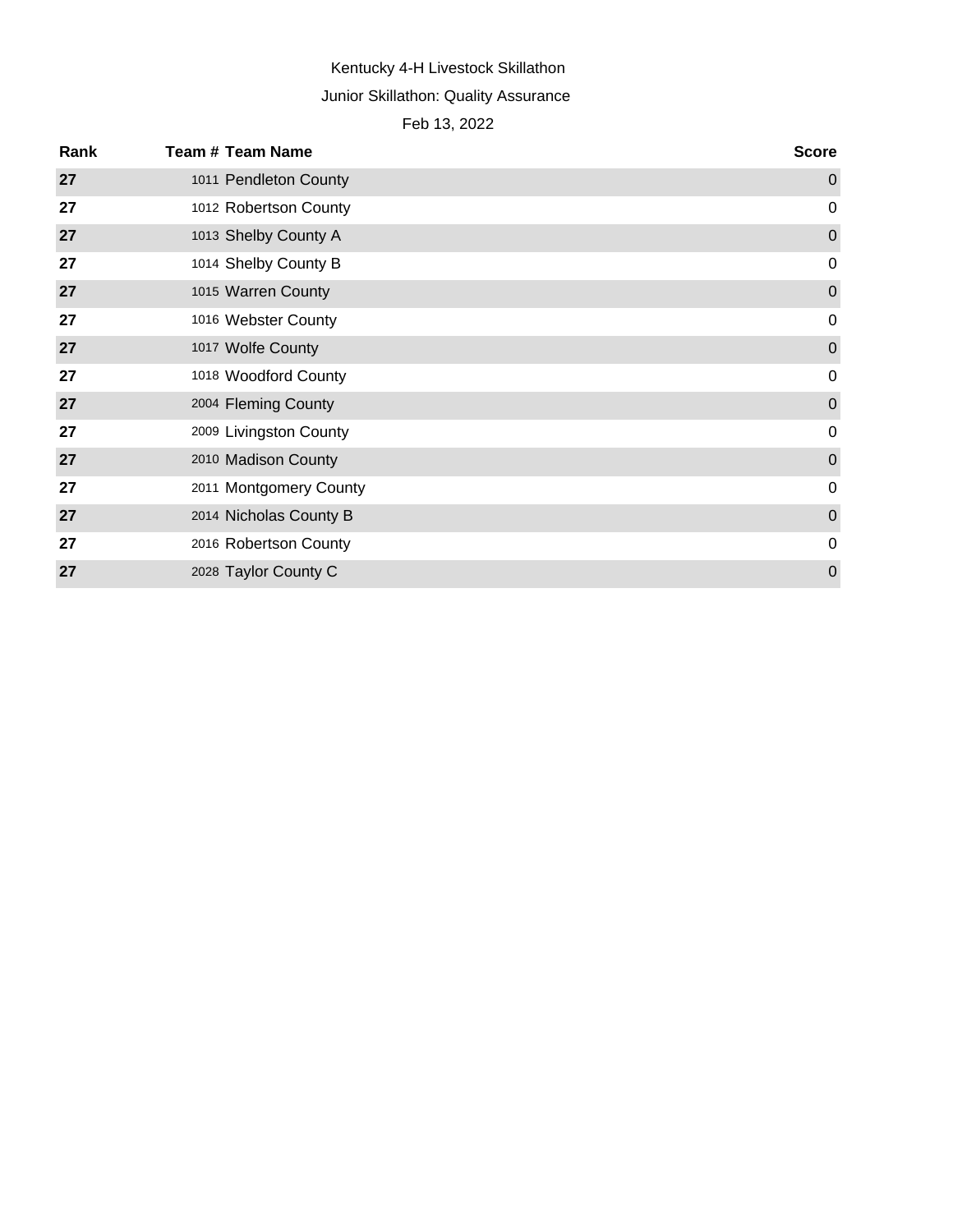Junior Skillathon: Overall

| Rank             | <b>Name</b>              | # Team Name              | <b>Total Score</b> |
|------------------|--------------------------|--------------------------|--------------------|
| 1                | <b>ELI BALLARD</b>       | 2021-1 Shelby County A   | 334                |
| $\overline{2}$   | <b>SEBASTIA GILLEO</b>   | 2021-1 Shelby County A   | 329                |
| 3                | <b>CALEB LIPPS</b>       | 2023-1 Shelby County C   | 327                |
| $\overline{4}$   | <b>CREIGHTO SMITH</b>    | 2017-1 Scott County A    | 321                |
| 5                | <b>SAMANTHA BROWN</b>    | 2018-1 Scott County B    | 320                |
| $6\phantom{1}6$  | <b>CLAYTON BROWN</b>     | 2019-1 Scott County C    | 319                |
| 7                | <b>SOPHIA SMITH</b>      | 2018-1 Scott County B    | 314                |
| $\boldsymbol{8}$ | <b>CAROLINE MAINS</b>    | 2015-1 Pendleton County  | 310                |
| 9                | NICHOLAS GAJDZIK         | 2021-1 Shelby County A   | 305                |
| 10               | <b>ALAINA MILLER</b>     | 2012-1 Nelson County     | 305                |
| 11               | <b>RUBY BALLARD</b>      | 2021-1 Shelby County A   | 303                |
| 12               | SOPHIE FRANKLIN          | 2022-1 Shelby County B   | 302                |
| 13               | <b>KYLIE SPARROW</b>     | 2017-1 Scott County A    | 300                |
| 14               | <b>WYATT BROWN</b>       | 2019-1 Scott County C    | 295                |
| 15               | <b>JAYLIN PATTERSON</b>  | 2026-1 Taylor County A   | 293                |
| 16               | <b>ADDY STEFANIC</b>     | 2019-1 Scott County C    | 289                |
| 17               | <b>HAYLEE GOODLETT</b>   | 2024-1 Spencer County A  | 287                |
| 18               | <b>COLE RICKETTS</b>     | 2032-1 Woodford County A | 286                |
| 19               | <b>ELLIS CROSHAW</b>     | 2002-1 Boyle County      | 284                |
| 20               | <b>ELLA YAZELL</b>       | 2008-1 Harrison County   | 284                |
| 21               | <b>EMILY CARSON</b>      | 2031-1 Wolfe County      | 282                |
| 22               | <b>BRILEY STONE</b>      | 2003-1 Calloway County   | 281                |
| 23               | <b>CHANCE BRUBACHER</b>  | 2026-1 Taylor County A   | 280                |
| 24               | <b>KENLEIGH FRENCH</b>   | 2013-1 Nicholas County A | 280                |
| 25               | <b>ALLI PATTERSON</b>    | 2027-1 Taylor County B   | 278                |
| 26               | <b>LANCE JEFFIERS</b>    | 2024-1 Spencer County A  | 276                |
| 27               | <b>COLTON KEARNS</b>     | 2001-1 Boone County      | 274                |
| 28               | <b>MICAH SPARROW</b>     | 2018-1 Scott County B    | 262                |
| 29               | <b>HANNAH CLARK</b>      | 2030-1 Webster County    | 259                |
| 30               | <b>LEXIE GARRETT</b>     | 2013-1 Nicholas County A | 259                |
| 31               | <b>BEYLAH DAVIS</b>      | 2018-1 Scott County B    | 259                |
| 32               | PHOENIX STACY            | 2005-1 Greenup County    | 256                |
| 33               | <b>ABIGAIL MATTINGLY</b> | 2003-1 Calloway County   | 255                |
| 34               | <b>ELLE GILLEO</b>       | 2022-1 Shelby County B   | 255                |
| 35               | <b>BRYNN RICKETTS</b>    | 2033-1 Woodford County B | 250                |
| 36               | HUNTER SUTHERLAND        | 2032-1 Woodford County A | 249                |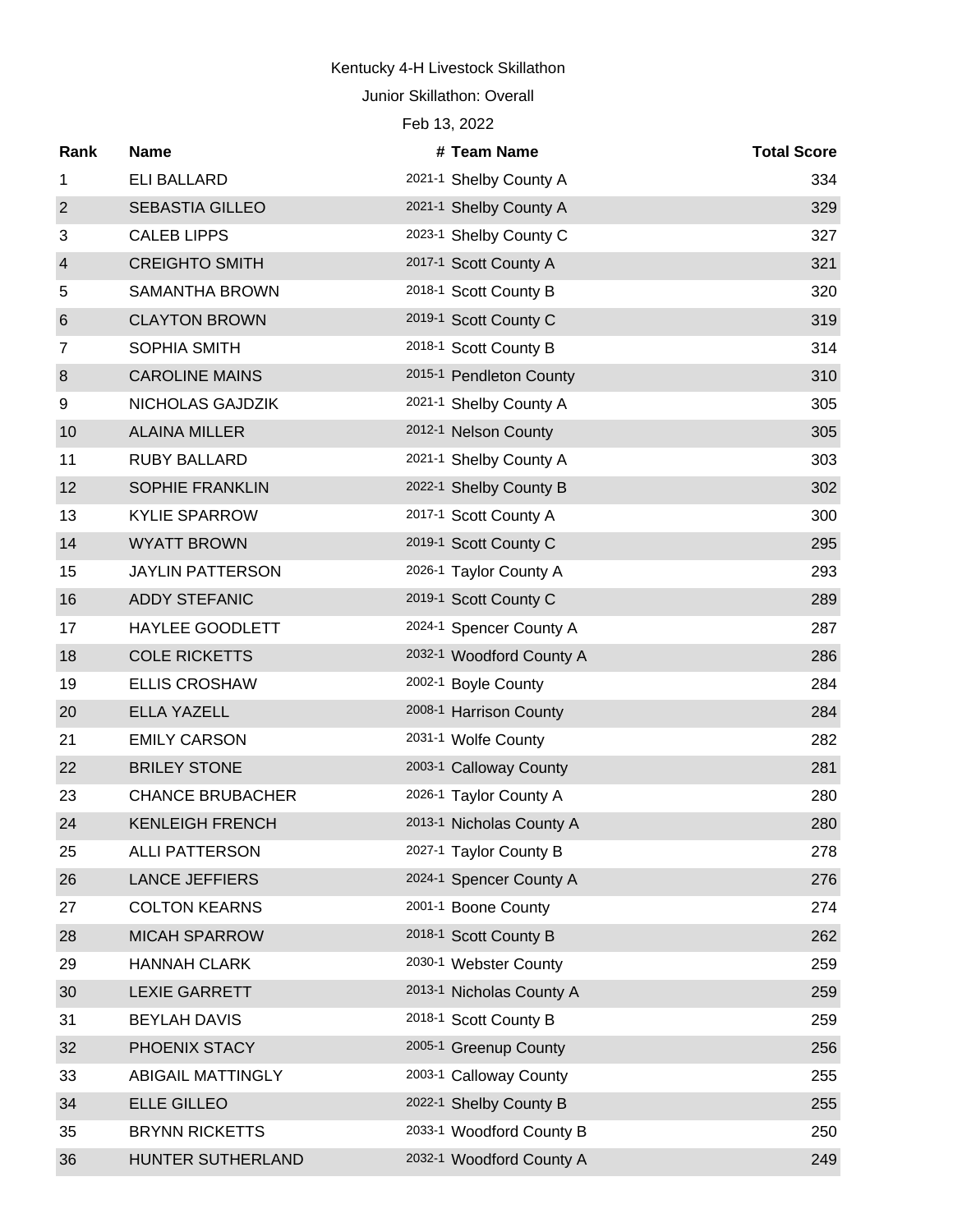Junior Skillathon: Overall

| Rank | <b>Name</b>                | # Team Name              | <b>Total Score</b> |
|------|----------------------------|--------------------------|--------------------|
| 37   | <b>CLARA BISHOP</b>        | 2012-1 Nelson County     | 248                |
| 38   | <b>JAYDEN LAWSON</b>       | 2024-1 Spencer County A  | 247                |
| 39   | <b>HAIDEN RUSSELL</b>      | 2027-1 Taylor County B   | 244                |
| 40   | <b>NEIIA SKINNER</b>       | 2023-1 Shelby County C   | 242                |
| 41   | <b>COULTER BELL</b>        | 2017-1 Scott County A    | 241                |
| 42   | <b>CLAYTON THOMAS</b>      | 2007-1 Hardin County B   | 240                |
| 43   | <b>MADISON METZGER</b>     | 2029-1 Warren County     | 239                |
| 44   | <b>KELSI AUKER</b>         | 2027-1 Taylor County B   | 238                |
| 45   | <b>COLTONO TIPTON</b>      | 2032-1 Woodford County A | 238                |
| 46   | <b>COLIN COMBS</b>         | 2025-1 Spencer County B  | 237                |
| 47   | <b>ABBY GAJDZIK</b>        | 2022-1 Shelby County B   | 237                |
| 48   | <b>LILLIAN HISEL</b>       | 2017-1 Scott County A    | 237                |
| 49   | <b>KATIE TIPTON</b>        | 2023-1 Shelby County C   | 234                |
| 50   | <b>COOPER PROBST</b>       | 2032-1 Woodford County A | 231                |
| 51   | <b>WYATT BELL</b>          | 2019-1 Scott County C    | 214                |
| 52   | <b>RYLAND HAR T</b>        | 2015-1 Pendleton County  | 210                |
| 53   | PARKER WHITE               | 2015-1 Pendleton County  | 209                |
| 54   | <b>COLTYYN SOLLBER GER</b> | 2026-1 Taylor County A   | 209                |
| 55   | <b>LILLY TERRELL</b>       | 2013-1 Nicholas County A | 208                |
| 56   | <b>RILEY VOET</b>          | 2008-1 Harrison County   | 202                |
| 57   | <b>HUNTBR BARNES</b>       | 2025-1 Spencer County B  | 201                |
| 58   | <b>ATCHER GREGORY</b>      | 2007-1 Hardin County B   | 200                |
| 59   | RACHEL MULLETT             | 2008-1 Harrison County   | 193                |
| 60   | <b>ADRIANA CARDWELL</b>    | 2020-1 Scott County D    | 184                |
| 61   | KARISSA STREET             | 2006-1 Hardin County A   | 182                |
| 62   | <b>HOLLYN PRICE</b>        | 2008-1 Harrison County   | 180                |
| 63   | <b>TUCKER METZGERR</b>     | 2029-1 Warren County     | 165                |
| 64   | <b>DAMICA STREET</b>       | 2006-1 Hardin County A   | 163                |
| 65   | <b>ADYMAE WILLIAMS</b>     | 2007-1 Hardin County B   | 160                |
| 66   | <b>THERON STREET</b>       | 2006-1 Hardin County A   | 151                |
| 67   | ADAM KRAYENHAGEN           | 2027-1 Taylor County B   | 150                |
| 68   | <b>BECCA BROMAGEN</b>      | 2013-1 Nicholas County A | 144                |
| 69   | <b>BLAKE WHITE</b>         | 2015-1 Pendleton County  | 138                |
| 70   | KIANNE BRUBACHER           | 2026-1 Taylor County A   | 135                |
| 71   | <b>NATE BRAMER</b>         | 2025-1 Spencer County B  | 96                 |
| 72   | <b>LANDON MILLER</b>       | 2012-1 Nelson County     | 52                 |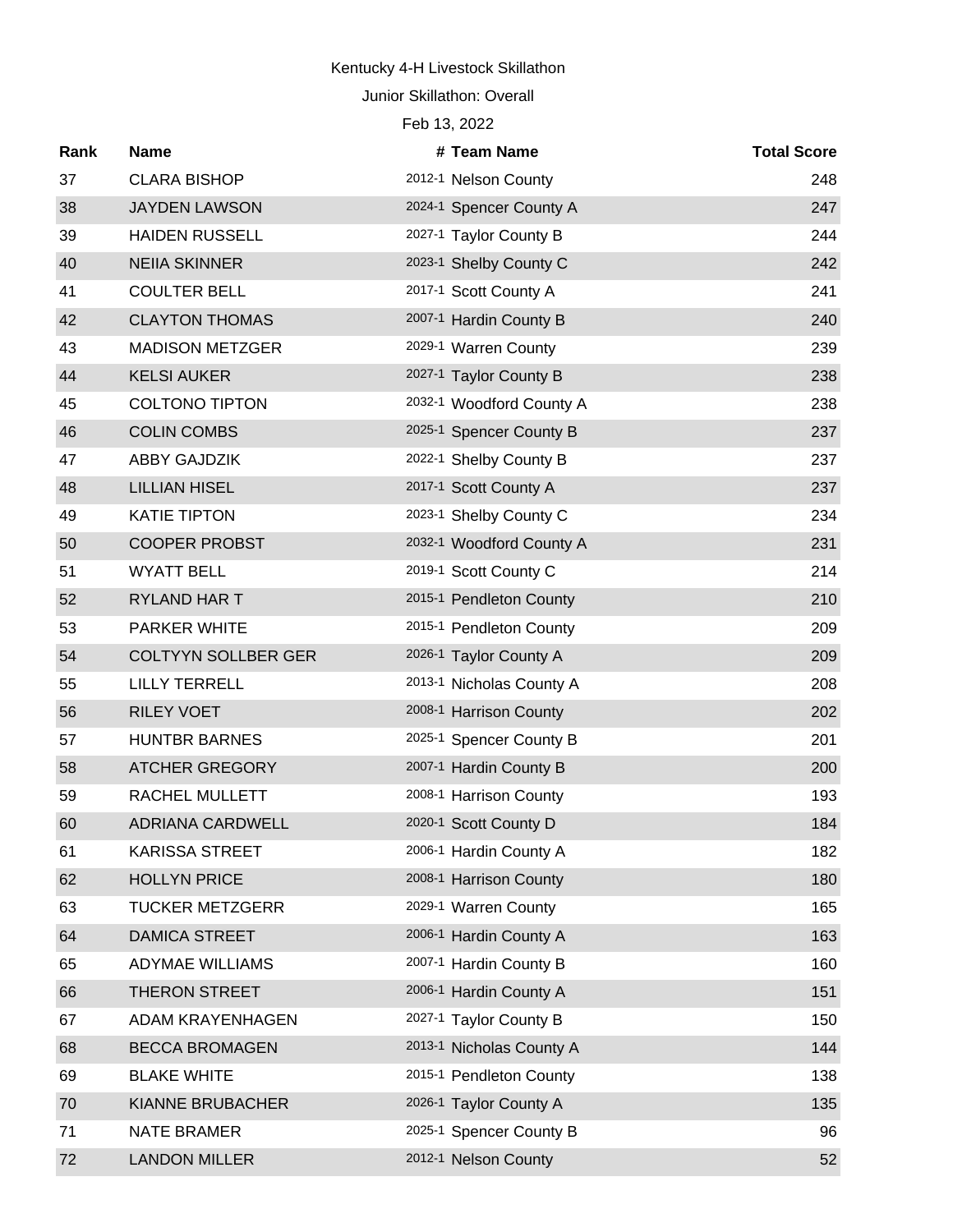Junior Skillathon: Identification Feb 13, 2022

**Rank Name # Team Name Total Score** 1 CLAYTON BROWN 2019-1 Scott County C 2019-1 SCOTT 2019-1 SCOTT COUNTER 182 2 SEBASTIA GILLEO 2021-1 Shelby County A 2021-1 2021-1 Shelby County A 3 SOPHIA SMITH 2018-1 Scott County B 172 4 ELI BALLARD 2021-1 Shelby County A 171 5 WYATT BROWN 2019-1 Scott County C 170 6 ADDY STEFANIC <sup>2019-1</sup> Scott County C <sup>2019-1</sup> Scott County C 7 CREIGHTO SMITH 2017-1 Scott County A 163 8 HAYLEE GOODLETT 2024-1 Spencer County A 162 9 JAYLIN PATTERSON 2026-1 Taylor County A 159 10 SOPHIE FRANKLIN 2022-1 Shelby County B 158 11 RUBY BALLARD 2021-1 Shelby County A 157 12 CALEB LIPPS 2023-1 Shelby County C 2021 2023-1 Shelby County C 13 SAMANTHA BROWN 2018-1 Scott County B 2018-1 STATES 2018-1 SCOTT SCOTT ASSESSMENT RESERVE ASSESSMENT RESERVE 14 ELLIS CROSHAW 2002-1 Boyle County 156 15 ALAINA MILLER 2012-1 Nelson County 2012-1 Nelson County 16 KYLIE SPARROW 2017-1 Scott County A 151 17 COLE RICKETTS 2032-1 Woodford County A 2021 18 ALLI PATTERSON 2027-1 Taylor County B 2021 147 19 NICHOLAS GAJDZIK 2021-1 Shelby County A 146 20 BRILEY STONE 2003-1 Calloway County 145 21 BEYLAH DAVIS 2018-1 Scott County B 2018-1 Strategy 2018-1 22 CAROLINE MAINS 2015-1 Pendleton County 2015-1 2015-1 Pendleton County 23 ELLE GILLEO 2022-1 Shelby County B 2021 24 ELLA YAZELL 2008-1 Harrison County 2008-1 2008-1 2008-1 2008-1 2008-1 2008-1 2008-1 2008-1 2008-1 2008-1 20 25 MICAH SPARROW 2018-1 Scott County B 136 26 ABIGAIL MATTINGLY 2003-1 Calloway County 2003-1 2003-1 2003-1 2003-1 2003-1 2010 27 EMILY CARSON 2031-1 Wolfe County 134 28 KENLEIGH FRENCH 2013-1 Nicholas County A 134 29 CLARA BISHOP 2012-1 Nelson County 133 30 LEXIE GARRETT 2013-1 Nicholas County A 131 31 HAIDEN RUSSELL 2027-1 Taylor County B 129 32 NEIIA SKINNER 2023-1 Shelby County C 128 33 HUNTBR BARNES 2025-1 Spencer County B 27 34 PHOENIX STACY 2005-1 Greenup County 124 35 BRYNN RICKETTS 2033-1 Woodford County B 124

36 JAYDEN LAWSON 2024-1 Spencer County A 121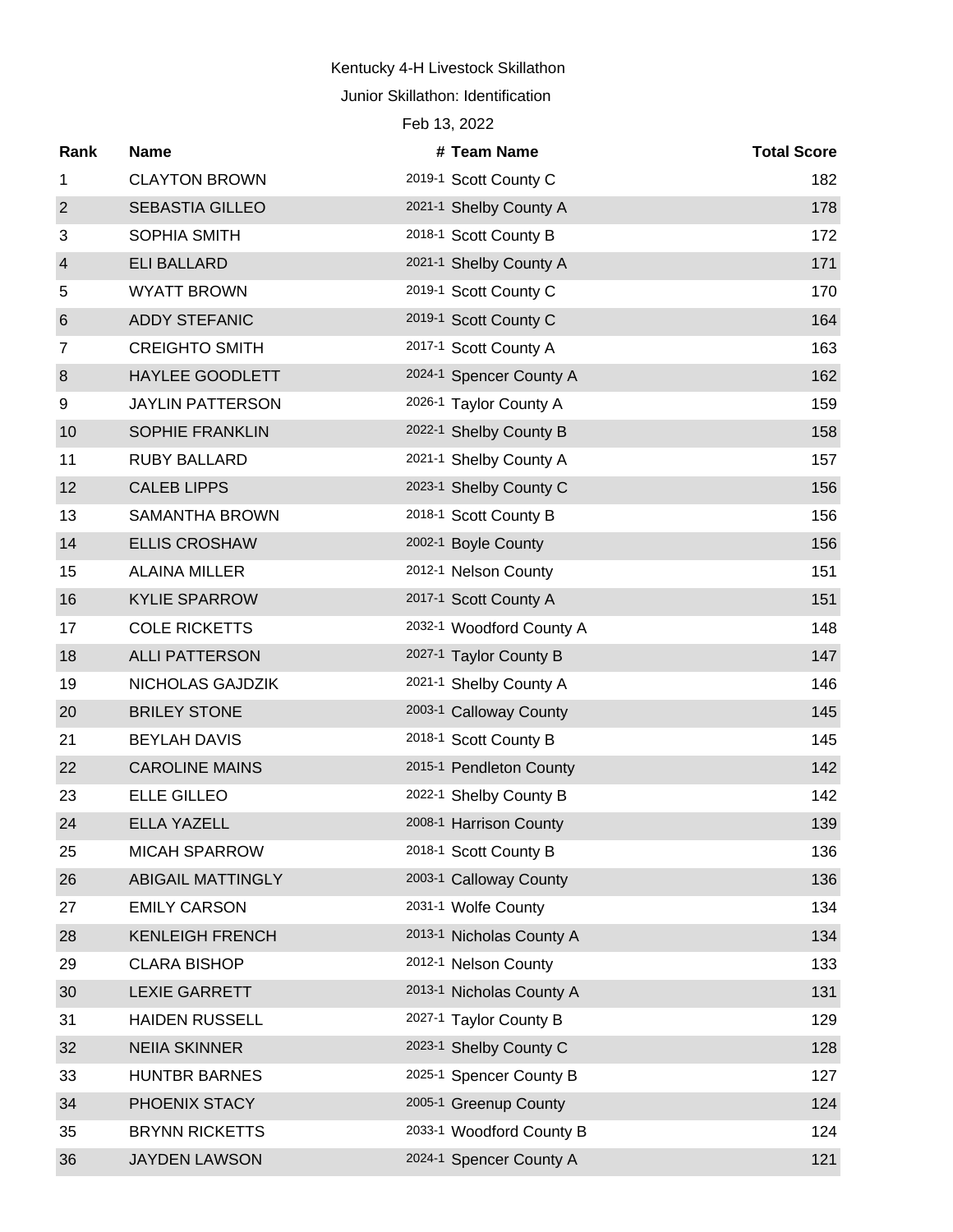Junior Skillathon: Identification

| Feb 13, 2022 |                            |  |                          |                    |  |
|--------------|----------------------------|--|--------------------------|--------------------|--|
| Rank         | <b>Name</b>                |  | # Team Name              | <b>Total Score</b> |  |
| 37           | <b>LILLIAN HISEL</b>       |  | 2017-1 Scott County A    | 121                |  |
| 38           | <b>LANCE JEFFIERS</b>      |  | 2024-1 Spencer County A  | 117                |  |
| 39           | <b>COLTON KEARNS</b>       |  | 2001-1 Boone County      | 117                |  |
| 40           | <b>COLIN COMBS</b>         |  | 2025-1 Spencer County B  | 117                |  |
| 41           | <b>MADISON METZGER</b>     |  | 2029-1 Warren County     | 112                |  |
| 42           | <b>ABBY GAJDZIK</b>        |  | 2022-1 Shelby County B   | 112                |  |
| 43           | <b>COOPER PROBST</b>       |  | 2032-1 Woodford County A | 112                |  |
| 44           | <b>CHANCE BRUBACHER</b>    |  | 2026-1 Taylor County A   | 110                |  |
| 45           | <b>RILEY VOET</b>          |  | 2008-1 Harrison County   | 108                |  |
| 46           | HUNTER SUTHERLAND          |  | 2032-1 Woodford County A | 107                |  |
| 47           | <b>COLTYYN SOLLBER GER</b> |  | 2026-1 Taylor County A   | 107                |  |
| 48           | <b>CLAYTON THOMAS</b>      |  | 2007-1 Hardin County B   | 105                |  |
| 49           | <b>KATIE TIPTON</b>        |  | 2023-1 Shelby County C   | 105                |  |
| 50           | <b>HANNAH CLARK</b>        |  | 2030-1 Webster County    | 98                 |  |
| 51           | <b>KELSI AUKER</b>         |  | 2027-1 Taylor County B   | 98                 |  |
| 52           | <b>PARKER WHITE</b>        |  | 2015-1 Pendleton County  | 91                 |  |
| 53           | <b>HOLLYN PRICE</b>        |  | 2008-1 Harrison County   | 89                 |  |
| 54           | <b>COULTER BELL</b>        |  | 2017-1 Scott County A    | 88                 |  |
| 55           | <b>LILLY TERRELL</b>       |  | 2013-1 Nicholas County A | 88                 |  |
| 56           | <b>WYATT BELL</b>          |  | 2019-1 Scott County C    | 83                 |  |
| 57           | RACHEL MULLETT             |  | 2008-1 Harrison County   | 82                 |  |
| 58           | RYLAND HAR T               |  | 2015-1 Pendleton County  | 76                 |  |
| 59           | <b>KARISSA STREET</b>      |  | 2006-1 Hardin County A   | 76                 |  |
| 60           | <b>COLTONO TIPTON</b>      |  | 2032-1 Woodford County A | 73                 |  |
| 61           | <b>ADAM KRAYENHAGEN</b>    |  | 2027-1 Taylor County B   | 72                 |  |
| 62           | <b>ADYMAE WILLIAMS</b>     |  | 2007-1 Hardin County B   | 71                 |  |
| 63           | <b>THERON STREET</b>       |  | 2006-1 Hardin County A   | 69                 |  |
| 64           | KIANNE BRUBACHER           |  | 2026-1 Taylor County A   | 65                 |  |
| 65           | <b>ATCHER GREGORY</b>      |  | 2007-1 Hardin County B   | 63                 |  |
| 66           | <b>BECCA BROMAGEN</b>      |  | 2013-1 Nicholas County A | 54                 |  |
| 67           | <b>DAMICA STREET</b>       |  | 2006-1 Hardin County A   | 53                 |  |
| 68           | <b>TUCKER METZGERR</b>     |  | 2029-1 Warren County     | 52                 |  |
| 69           | <b>ADRIANA CARDWELL</b>    |  | 2020-1 Scott County D    | 44                 |  |
| 70           | <b>BLAKE WHITE</b>         |  | 2015-1 Pendleton County  | 35                 |  |
| 71           | <b>NATE BRAMER</b>         |  | 2025-1 Spencer County B  | 23                 |  |
| 72           | <b>LANDON MILLER</b>       |  | 2012-1 Nelson County     |                    |  |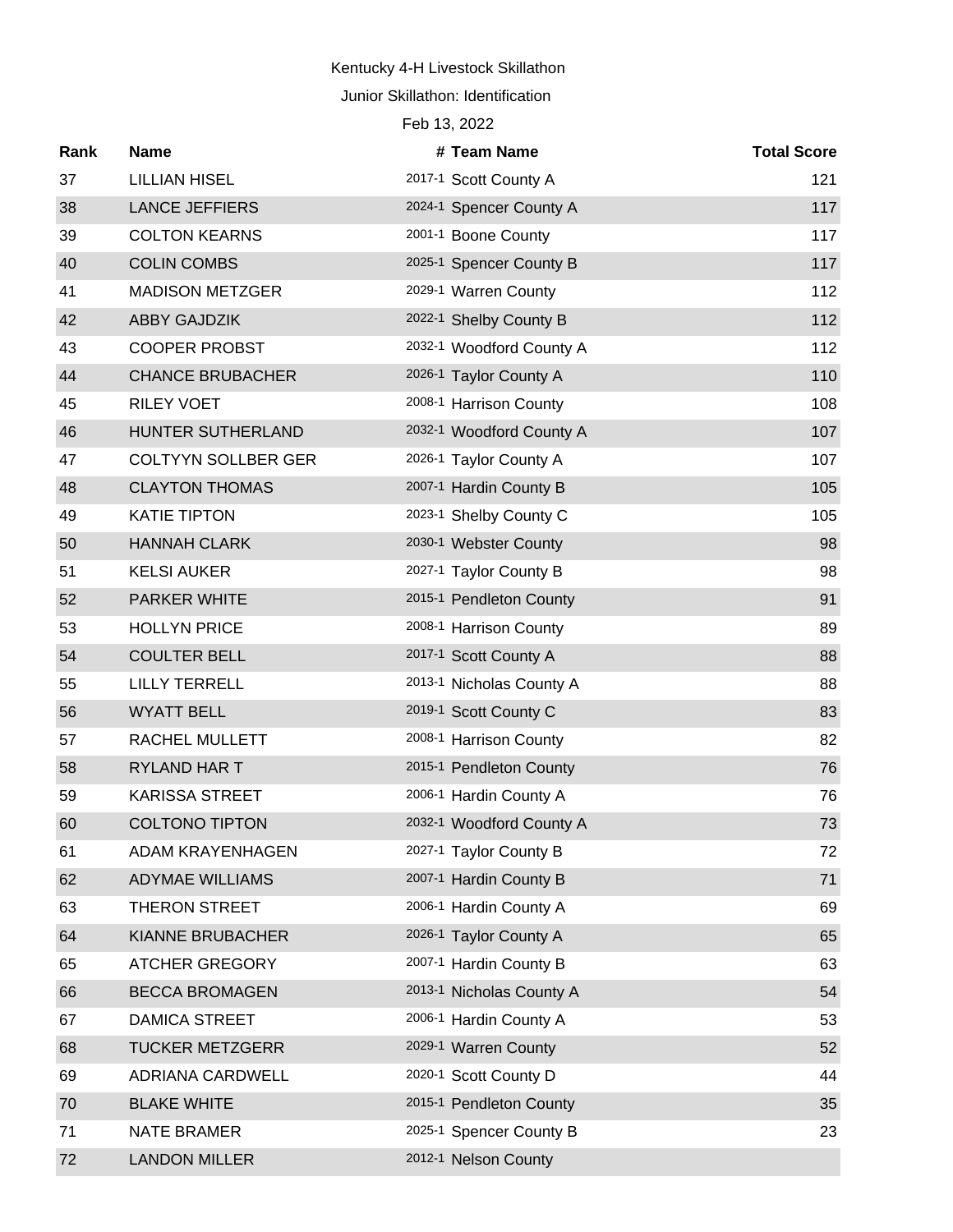Junior Skillathon: Evaluation

| Rank             | <b>Name</b>                | # Team Name              | <b>Total Score</b> |
|------------------|----------------------------|--------------------------|--------------------|
| $\mathbf{1}$     | <b>CALEB LIPPS</b>         | 2023-1 Shelby County C   | 100                |
| $\overline{2}$   | <b>COLTONO TIPTON</b>      | 2032-1 Woodford County A | 98                 |
| 3                | <b>CHANCE BRUBACHER</b>    | 2026-1 Taylor County A   | 93                 |
| $\overline{4}$   | <b>CAROLINE MAINS</b>      | 2015-1 Pendleton County  | 92                 |
| 5                | <b>HANNAH CLARK</b>        | 2030-1 Webster County    | 92                 |
| $6\phantom{1}6$  | <b>LANCE JEFFIERS</b>      | 2024-1 Spencer County A  | 84                 |
| 7                | <b>COULTER BELL</b>        | 2017-1 Scott County A    | 83                 |
| $\boldsymbol{8}$ | <b>CLAYTON THOMAS</b>      | 2007-1 Hardin County B   | 83                 |
| 9                | RACHEL MULLETT             | 2008-1 Harrison County   | 78                 |
| 10               | <b>SAMANTHA BROWN</b>      | 2018-1 Scott County B    | 77                 |
| 11               | RYLAND HAR T               | 2015-1 Pendleton County  | 76                 |
| 12               | <b>CREIGHTO SMITH</b>      | 2017-1 Scott County A    | 75                 |
| 13               | NICHOLAS GAJDZIK           | 2021-1 Shelby County A   | 75                 |
| 14               | <b>RUBY BALLARD</b>        | 2021-1 Shelby County A   | 75                 |
| 15               | <b>ELLA YAZELL</b>         | 2008-1 Harrison County   | 75                 |
| 16               | <b>BRILEY STONE</b>        | 2003-1 Calloway County   | 75                 |
| 17               | <b>KENLEIGH FRENCH</b>     | 2013-1 Nicholas County A | 75                 |
| 18               | <b>COLTON KEARNS</b>       | 2001-1 Boone County      | 75                 |
| 19               | <b>KATIE TIPTON</b>        | 2023-1 Shelby County C   | 75                 |
| 20               | <b>EMILY CARSON</b>        | 2031-1 Wolfe County      | 73                 |
| 21               | <b>ALAINA MILLER</b>       | 2012-1 Nelson County     | 72                 |
| 22               | <b>JAYLIN PATTERSON</b>    | 2026-1 Taylor County A   | 72                 |
| 23               | <b>ELI BALLARD</b>         | 2021-1 Shelby County A   | 71                 |
| 24               | <b>SEBASTIA GILLEO</b>     | 2021-1 Shelby County A   | 70                 |
| 25               | <b>COOPER PROBST</b>       | 2032-1 Woodford County A | 70                 |
| 26               | <b>COLTYYN SOLLBER GER</b> | 2026-1 Taylor County A   | 68                 |
| 27               | ABBY GAJDZIK               | 2022-1 Shelby County B   | 66                 |
| 28               | <b>COLE RICKETTS</b>       | 2032-1 Woodford County A | 65                 |
| 29               | HUNTER SUTHERLAND          | 2032-1 Woodford County A | 65                 |
| 30               | <b>NEIIA SKINNER</b>       | 2023-1 Shelby County C   | 65                 |
| 31               | <b>HUNTBR BARNES</b>       | 2025-1 Spencer County B  | 65                 |
| 32               | <b>ATCHER GREGORY</b>      | 2007-1 Hardin County B   | 65                 |
| 33               | ADRIANA CARDWELL           | 2020-1 Scott County D    | 65                 |
| 34               | <b>TUCKER METZGERR</b>     | 2029-1 Warren County     | 65                 |
| 35               | <b>BEYLAH DAVIS</b>        | 2018-1 Scott County B    | 64                 |
| 36               | <b>MADISON METZGER</b>     | 2029-1 Warren County     | 64                 |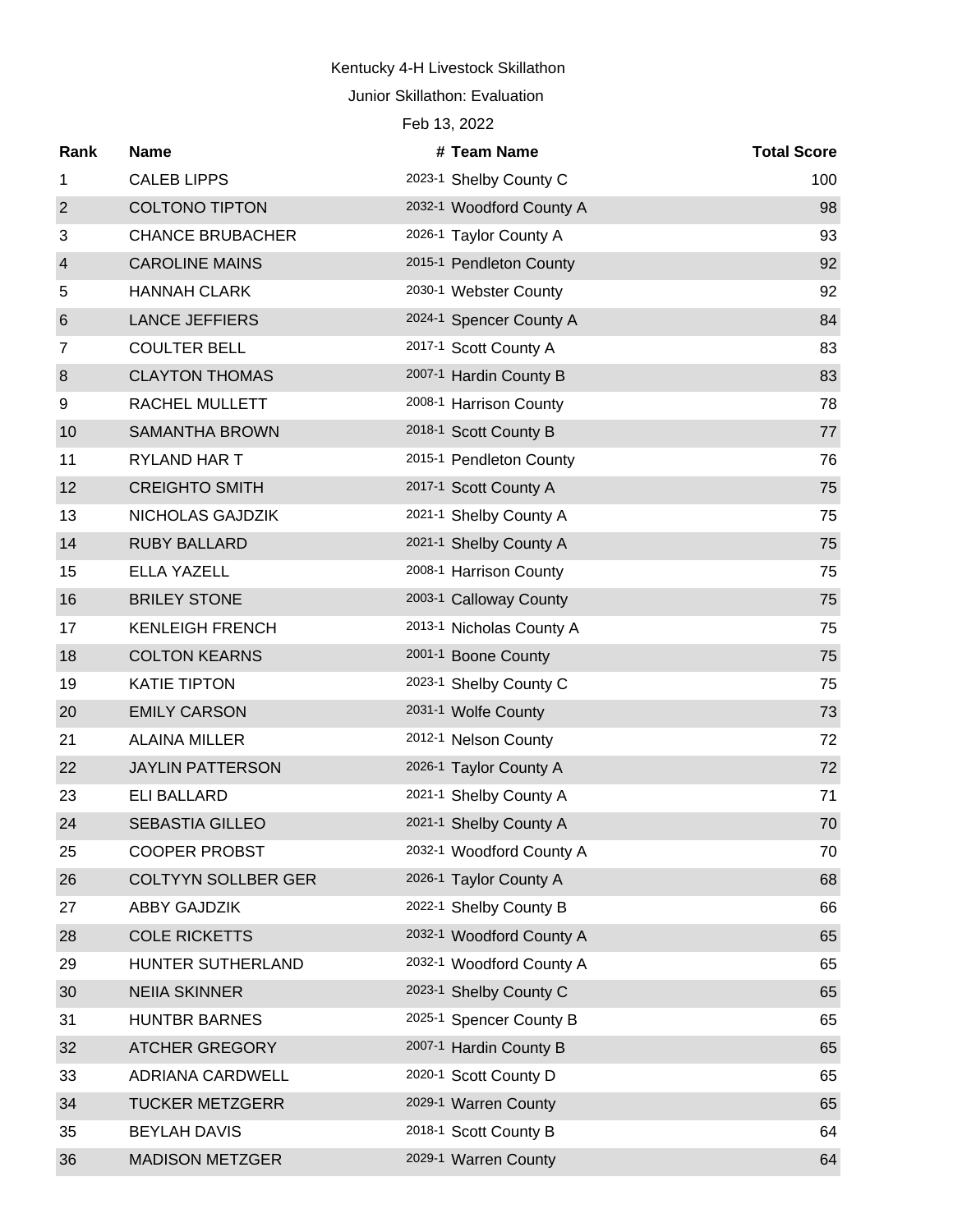Junior Skillathon: Evaluation

| Rank | <b>Name</b>              | # Team Name              | <b>Total Score</b> |
|------|--------------------------|--------------------------|--------------------|
| 37   | ADAM KRAYENHAGEN         | 2027-1 Taylor County B   | 64                 |
| 38   | <b>KYLIE SPARROW</b>     | 2017-1 Scott County A    | 63                 |
| 39   | HAYLEE GOODLETT          | 2024-1 Spencer County A  | 63                 |
| 40   | <b>KELSI AUKER</b>       | 2027-1 Taylor County B   | 63                 |
| 41   | <b>WYATT BELL</b>        | 2019-1 Scott County C    | 63                 |
| 42   | <b>PARKER WHITE</b>      | 2015-1 Pendleton County  | 63                 |
| 43   | <b>DAMICA STREET</b>     | 2006-1 Hardin County A   | 63                 |
| 44   | <b>ADYMAE WILLIAMS</b>   | 2007-1 Hardin County B   | 63                 |
| 45   | <b>BLAKE WHITE</b>       | 2015-1 Pendleton County  | 63                 |
| 46   | <b>SOPHIE FRANKLIN</b>   | 2022-1 Shelby County B   | 62                 |
| 47   | <b>LEXIE GARRETT</b>     | 2013-1 Nicholas County A | 62                 |
| 48   | <b>LILLIAN HISEL</b>     | 2017-1 Scott County A    | 62                 |
| 49   | PHOENIX STACY            | 2005-1 Greenup County    | 60                 |
| 50   | <b>ELLE GILLEO</b>       | 2022-1 Shelby County B   | 60                 |
| 51   | <b>ABIGAIL MATTINGLY</b> | 2003-1 Calloway County   | 60                 |
| 52   | <b>BRYNN RICKETTS</b>    | 2033-1 Woodford County B | 60                 |
| 53   | <b>WYATT BROWN</b>       | 2019-1 Scott County C    | 58                 |
| 54   | <b>BECCA BROMAGEN</b>    | 2013-1 Nicholas County A | 58                 |
| 55   | <b>LILLY TERRELL</b>     | 2013-1 Nicholas County A | 55                 |
| 56   | SOPHIA SMITH             | 2018-1 Scott County B    | 54                 |
| 57   | <b>ALLI PATTERSON</b>    | 2027-1 Taylor County B   | 54                 |
| 58   | KIANNE BRUBACHER         | 2026-1 Taylor County A   | 53                 |
| 59   | <b>JAYDEN LAWSON</b>     | 2024-1 Spencer County A  | 52                 |
| 60   | <b>HAIDEN RUSSELL</b>    | 2027-1 Taylor County B   | 51                 |
| 61   | <b>CLAYTON BROWN</b>     | 2019-1 Scott County C    | 50                 |
| 62   | <b>KARISSA STREET</b>    | 2006-1 Hardin County A   | 47                 |
| 63   | <b>MICAH SPARROW</b>     | 2018-1 Scott County B    | 45                 |
| 64   | <b>RILEY VOET</b>        | 2008-1 Harrison County   | 45                 |
| 65   | <b>ADDY STEFANIC</b>     | 2019-1 Scott County C    | 44                 |
| 66   | <b>ELLIS CROSHAW</b>     | 2002-1 Boyle County      | 44                 |
| 67   | <b>CLARA BISHOP</b>      | 2012-1 Nelson County     | 42                 |
| 68   | <b>HOLLYN PRICE</b>      | 2008-1 Harrison County   | 42                 |
| 69   | <b>NATE BRAMER</b>       | 2025-1 Spencer County B  | 41                 |
| 70   | <b>COLIN COMBS</b>       | 2025-1 Spencer County B  | 40                 |
| 71   | <b>THERON STREET</b>     | 2006-1 Hardin County A   | 33                 |
| 72   | <b>LANDON MILLER</b>     | 2012-1 Nelson County     |                    |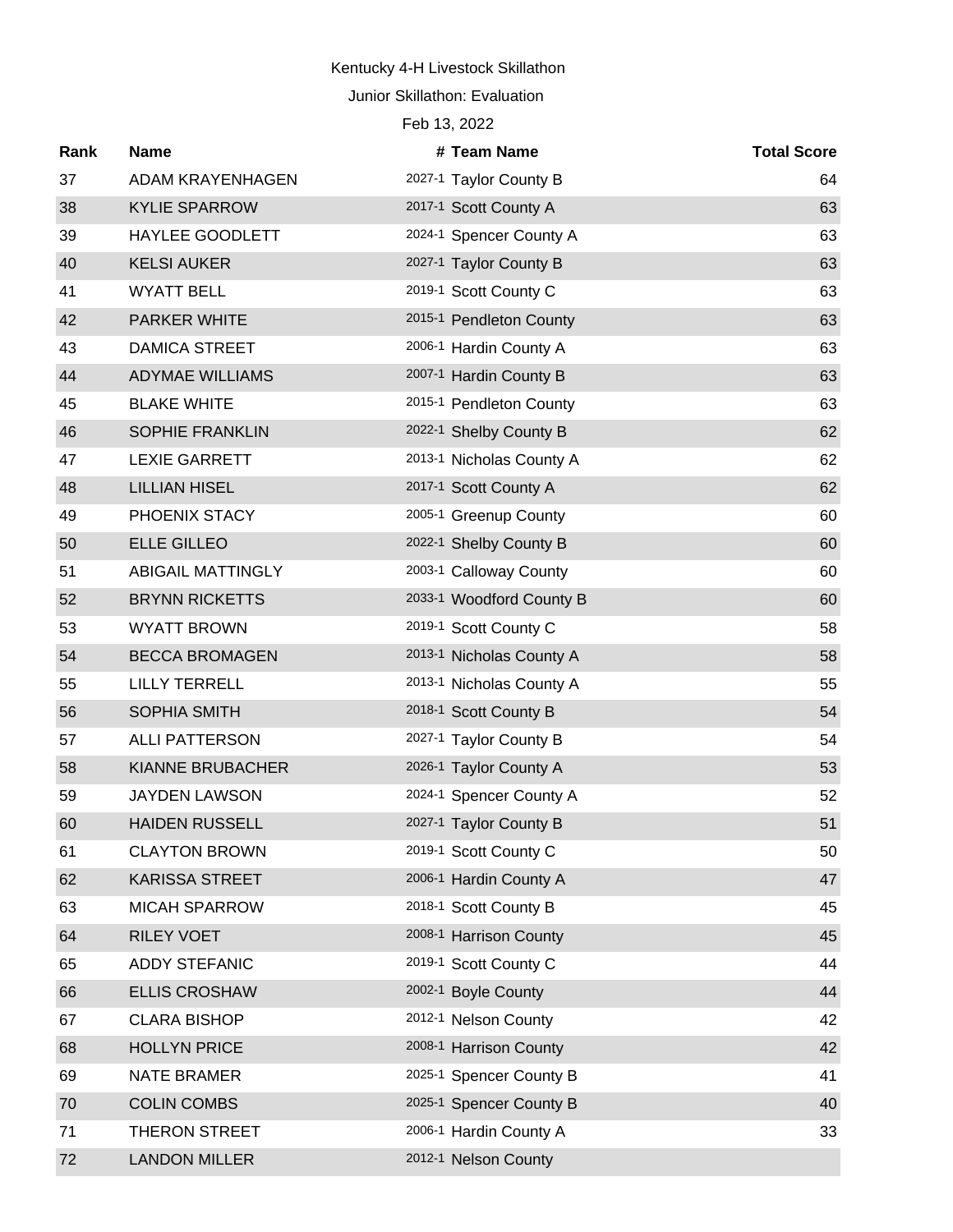#### Junior Skillathon: Quality Assurance

| Feb 13, 2022   |                         |  |                          |                    |  |  |  |
|----------------|-------------------------|--|--------------------------|--------------------|--|--|--|
| Rank           | <b>Name</b>             |  | # Team Name              | <b>Total Score</b> |  |  |  |
| 1              | <b>ELI BALLARD</b>      |  | 2021-1 Shelby County A   | 92                 |  |  |  |
| $\overline{2}$ | <b>SOPHIA SMITH</b>     |  | 2018-1 Scott County B    | 88                 |  |  |  |
| 3              | SAMANTHA BROWN          |  | 2018-1 Scott County B    | 87                 |  |  |  |
| $\overline{4}$ | <b>CLAYTON BROWN</b>    |  | 2019-1 Scott County C    | 87                 |  |  |  |
| 5              | <b>KYLIE SPARROW</b>    |  | 2017-1 Scott County A    | 86                 |  |  |  |
| $\,6$          | NICHOLAS GAJDZIK        |  | 2021-1 Shelby County A   | 84                 |  |  |  |
| 7              | <b>ELLIS CROSHAW</b>    |  | 2002-1 Boyle County      | 84                 |  |  |  |
| 8              | <b>CREIGHTO SMITH</b>   |  | 2017-1 Scott County A    | 83                 |  |  |  |
| 9              | <b>ALAINA MILLER</b>    |  | 2012-1 Nelson County     | 82                 |  |  |  |
| 10             | SOPHIE FRANKLIN         |  | 2022-1 Shelby County B   | 82                 |  |  |  |
| 11             | <b>COLTON KEARNS</b>    |  | 2001-1 Boone County      | 82                 |  |  |  |
| 12             | <b>SEBASTIA GILLEO</b>  |  | 2021-1 Shelby County A   | 81                 |  |  |  |
| 13             | <b>ADDY STEFANIC</b>    |  | 2019-1 Scott County C    | 81                 |  |  |  |
| 14             | <b>MICAH SPARROW</b>    |  | 2018-1 Scott County B    | 81                 |  |  |  |
| 15             | <b>COLIN COMBS</b>      |  | 2025-1 Spencer County B  | 80                 |  |  |  |
| 16             | <b>CHANCE BRUBACHER</b> |  | 2026-1 Taylor County A   | 77                 |  |  |  |
| 17             | <b>ALLI PATTERSON</b>   |  | 2027-1 Taylor County B   | 77                 |  |  |  |
| 18             | HUNTER SUTHERLAND       |  | 2032-1 Woodford County A | 77                 |  |  |  |
| 19             | <b>KELSI AUKER</b>      |  | 2027-1 Taylor County B   | 77                 |  |  |  |
| 20             | <b>CAROLINE MAINS</b>   |  | 2015-1 Pendleton County  | 76                 |  |  |  |
| 21             | <b>EMILY CARSON</b>     |  | 2031-1 Wolfe County      | 75                 |  |  |  |
| 22             | <b>LANCE JEFFIERS</b>   |  | 2024-1 Spencer County A  | 75                 |  |  |  |
| 23             | <b>ADRIANA CARDWELL</b> |  | 2020-1 Scott County D    | 75                 |  |  |  |
| 24             | <b>JAYDEN LAWSON</b>    |  | 2024-1 Spencer County A  | 74                 |  |  |  |
| 25             | <b>COLE RICKETTS</b>    |  | 2032-1 Woodford County A | 73                 |  |  |  |
| 26             | <b>CLARA BISHOP</b>     |  | 2012-1 Nelson County     | 73                 |  |  |  |
| 27             | PHOENIX STACY           |  | 2005-1 Greenup County    | 72                 |  |  |  |
| 28             | <b>ATCHER GREGORY</b>   |  | 2007-1 Hardin County B   | 72                 |  |  |  |
| 29             | <b>CALEB LIPPS</b>      |  | 2023-1 Shelby County C   | 71                 |  |  |  |
| 30             | <b>RUBY BALLARD</b>     |  | 2021-1 Shelby County A   | 71                 |  |  |  |
| 31             | <b>KENLEIGH FRENCH</b>  |  | 2013-1 Nicholas County A | 71                 |  |  |  |
| 32             | <b>ELLA YAZELL</b>      |  | 2008-1 Harrison County   | 70                 |  |  |  |
| 33             | <b>COULTER BELL</b>     |  | 2017-1 Scott County A    | 70                 |  |  |  |
| 34             | <b>HANNAH CLARK</b>     |  | 2030-1 Webster County    | 69                 |  |  |  |
| 35             | <b>WYATT BELL</b>       |  | 2019-1 Scott County C    | 68                 |  |  |  |
| 36             | <b>WYATT BROWN</b>      |  | 2019-1 Scott County C    | 67                 |  |  |  |